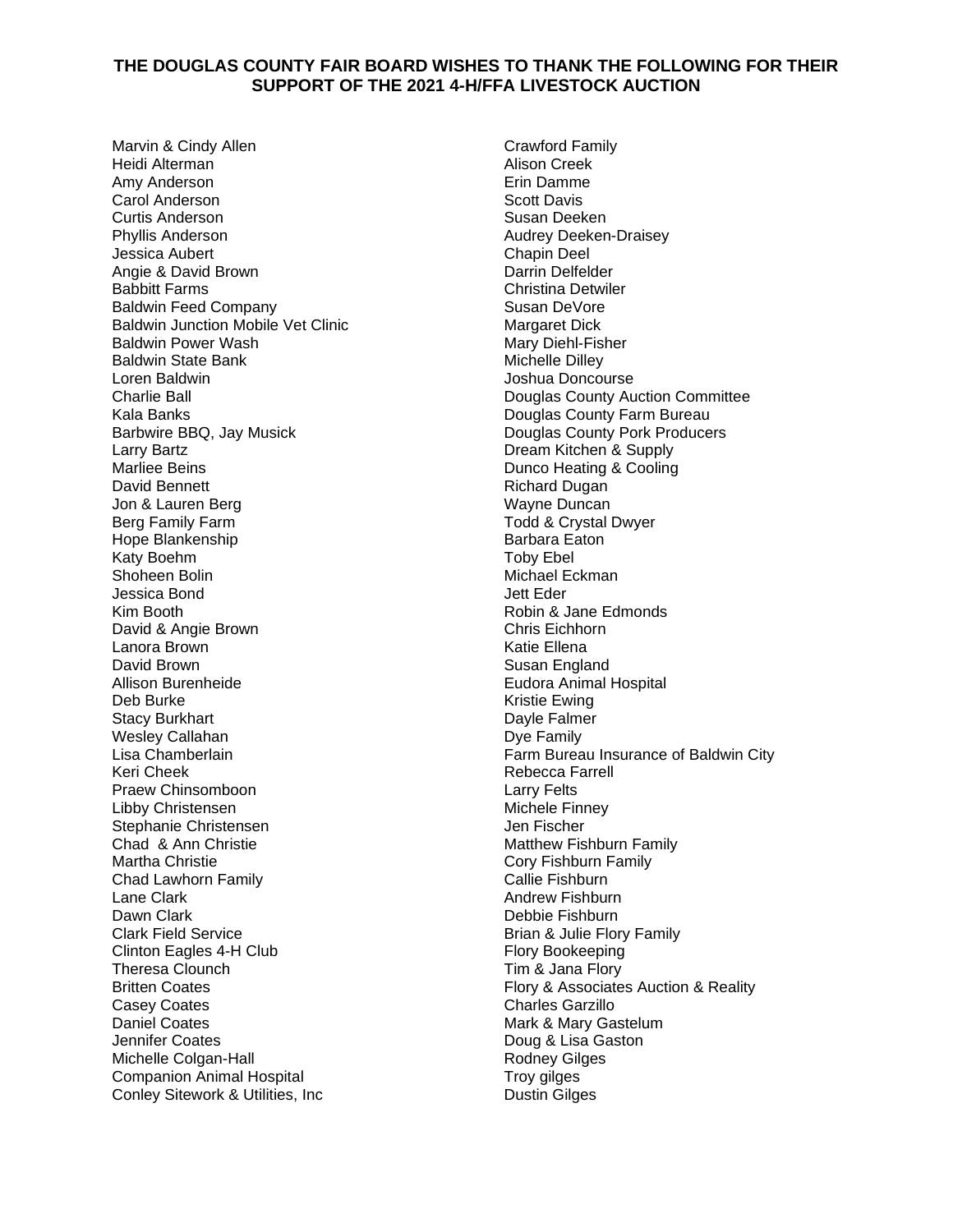## **THE DOUGLAS COUNTY FAIR BOARD WISHES TO THANK THE FOLLOWING FOR THEIR SUPPORT OF THE 2021 4-H/FFA LIVESTOCK AUCTION**

Denise Gilges Jenny Gilges Kim Gilges Heather Gilges Barbara Goff Denise Gray Thomas Grinter James Grinter Jill Grothusen Jamie Guenther Debbie Guenther Josh Guile Josh Haeffner Family Nate Haig Patricia Hamilton Russ & Nickie Harding Family Shiloh Harlan Rob & Marleen Harris Mike & Sonja Hart Elizabeth & Howard Hemphill Maurice Henry Heck Land Co Heritage Tractor Joanna Hetrick Joleen Hilgenfeld Betty Hollister Katie Hoyt Heather Hughes Hunsinger Farms Ibbetson Bros Frank Ice Family Ethan James Kellen Johnson Sandy Johnson Aidan Jones Family Tim Jones, Companion Animal Hospital Kathy Jones Kalb Farms, Kermit & Margaret Kalb Kelso Family Farm Jessica Kice Brain Lang Family Shari Lassiter Chad Lawhorn Family Kimberli Lawrenz Jared Lee Ron Lee Michael Leming Kyleigh Leslie Lewis Veterinary Clinic Alice Liberman Ryan Lister Carrie Lister Carma Lister Loganbill Family

Angela Lowe Mary Luse C Grace MacMillan Andrew Madl Ellie Madl Steve Maneotis Brett Manville Marsh Family May-Way Farms Marcia McFarlane Brigitte McKinney Steve and Cara McNorton Marcia McPhail Jonas Mentzer Madison & Grant Metsker David & Erin Metsker Kendra Metz Mid-America Bank Millard Management Brooke Mitchell Michael Mizikoski Paula Moore Dustin Moore Jasmine Moore Lori Morgan Terry Moyer Doug & Renee Mueting Hugh Murphy Tracy Murray Jennifer Myers Anthony Myrick Kim Naramore Neis Brothers Farm Carrie Neis Mark Neis Farms Leslie Nellor Stephanie Newell Tracie & Shane Newell Thomas Nichols David & Stephanie Norris Kyle & Clare Norris Rachel North David & Jeanne Nottingham Nunemaker-Ross Farms, Pat Ross Craig Ogle Travis Oliver Jordan & Kalie Olsen JB Pearl Sales, Doyle Pearl Lyndsey Perry Brian & Kathy Pine Thomas Polsey Jon Pratt McKenzie Price Family Prime Ag Services